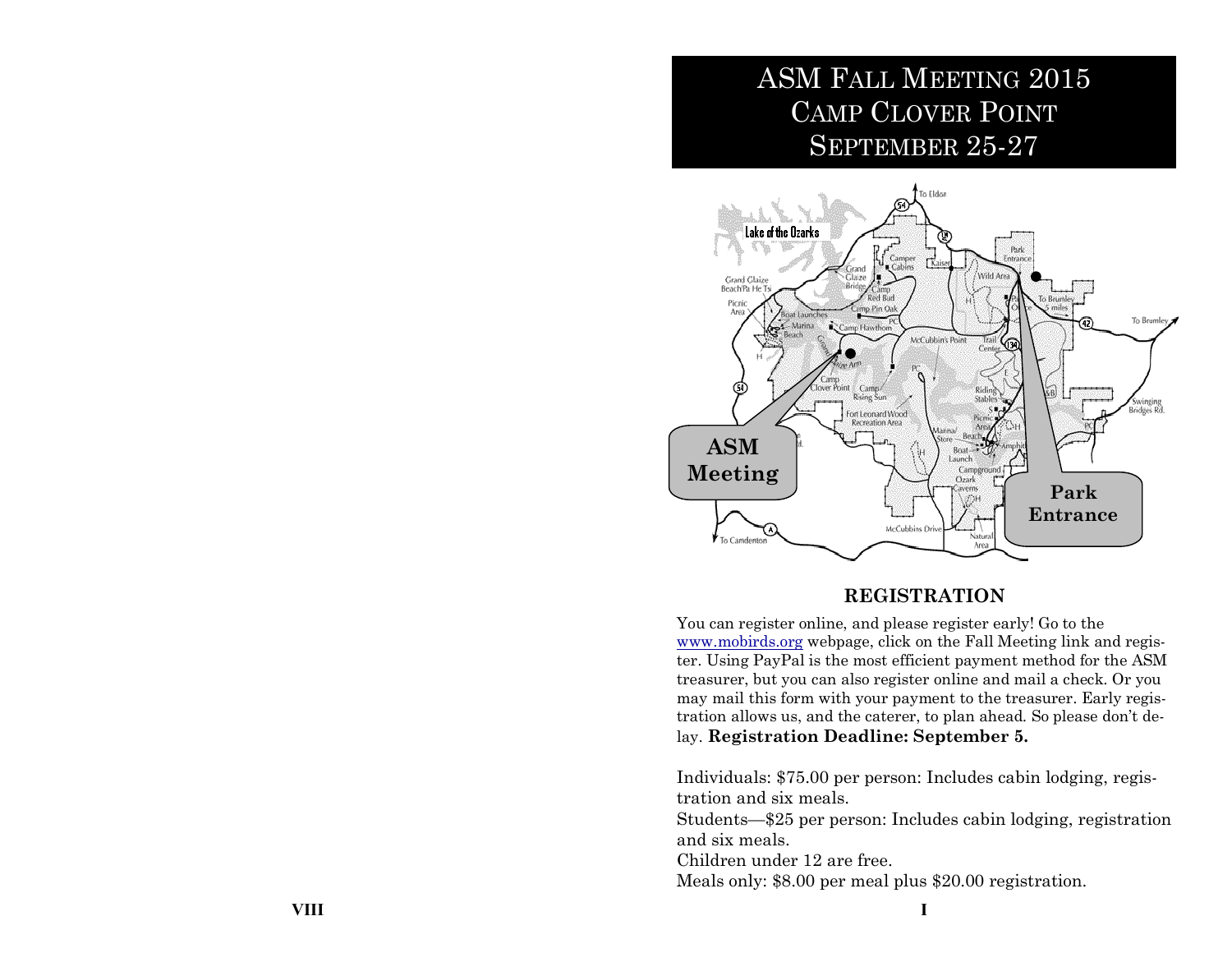## **ACCOMMODATIONS**

Cabins include bunk and mattress, shower and rest rooms. You must bring bedding, towels, and toiletries. For those who prefer a motel to the bunkhouse experience, several nearby motels in Osage Beach include the Scottish Inns Motel (573- 348-3123) and Guesthouse Inn and Suites (800-214-8378). You are responsible for your own motel reservations and expense.

## **AGENDA**

### **Friday, September 25**

| 3:00 PM | Registration begins                           |
|---------|-----------------------------------------------|
| 6:30 PM | Dinner                                        |
| 7:30 PM | Program: Reports on current research, from    |
|         | waterfowl and wetlands to urban bird habitat. |

### **Saturday, September 27**

| 7:00 AM   | <b>Breakfast</b>                               |
|-----------|------------------------------------------------|
| 8:00 AM   | Morning Field Trips                            |
| 12:00 PM  | Lunch                                          |
| 12:30 PM  | <b>ASM Board Meeting</b>                       |
| $1:00$ PM | Afternoon Field Trips                          |
| 3:30 PM   | Workshop with Josh Uffman and Brad Jacobs      |
| 6:00 PM   | Dinner                                         |
| 7:00 PM   | Program: "The Great Missouri Birding Trail" by |
|           | Sarah Kendrick, Mo. Dept. of Conservation.     |
|           | ASM General Meeting following program.         |
|           | Owl walk after general meeting.                |

### **Sunday, September 29**

- 6:30 AM Interfaith Meditation and Worship
- 7:00 AM Breakfast
- 8:00 AM Morning Field Trips
- 9:30 AM Hawk Watch
- 12:00 PM Lunch and Bird Species Summary

Please have cabins clean and be ready for departure no later than 2:00 pm. Thanks for helping with clean up!

# 2015 Fall Meeting Registration

You may register and pay for ASM Fall Meeting 2015 using PayPal. Find the link at http://mobirds.org . Otherwise, us this form to register.

| NAME(S):                                                                                                                                                                                    |                          |
|---------------------------------------------------------------------------------------------------------------------------------------------------------------------------------------------|--------------------------|
| STREET:                                                                                                                                                                                     |                          |
| CITY/STATE/ZIP:                                                                                                                                                                             |                          |
| PHONE:                                                                                                                                                                                      |                          |
|                                                                                                                                                                                             |                          |
| Full Registration: $$75.00 \text{ x }$ (No. of People) = $$$                                                                                                                                |                          |
| Registration and Meals Only:<br>A. Meals \$8.00 x (No. of Meals) x (No. of People) = $\frac{\text{S}}{\text{s}}$<br>B. Registration \$20.00 x (No. of People) = $\frac{\text{S}}{\text{s}}$ |                          |
| Students: $$25.00 \text{ x }$ (No. of People)                                                                                                                                               | $=$ \$                   |
|                                                                                                                                                                                             |                          |
| Names                                                                                                                                                                                       |                          |
| $TOTAL = $$                                                                                                                                                                                 | <b>Contract Contract</b> |

Number of persons for each meal (including students and children): FrDn SatBr SatLn SatDn SunBr SunLn

### **RESERVATIONS**

- Deadline for registration is Saturday, September 5, 2015.
- If you do not register and pay online, send registration to: Patricia Lueders, ASM Treasurer 1147 Hawken Pl. St. Louis, MO 63119-3960

Full refund with **cancellation** before September 5, 2015. Contact Patricia Lueders, Treasurer by phone (341-222-1711), or email Pllueders479@aol.com by September 5. Questions? Please contact Mark Haas, ASM Vice President (kathyhaas@sbcglobal.net; 573-979-4147), or Pat Lueders, Treasurer.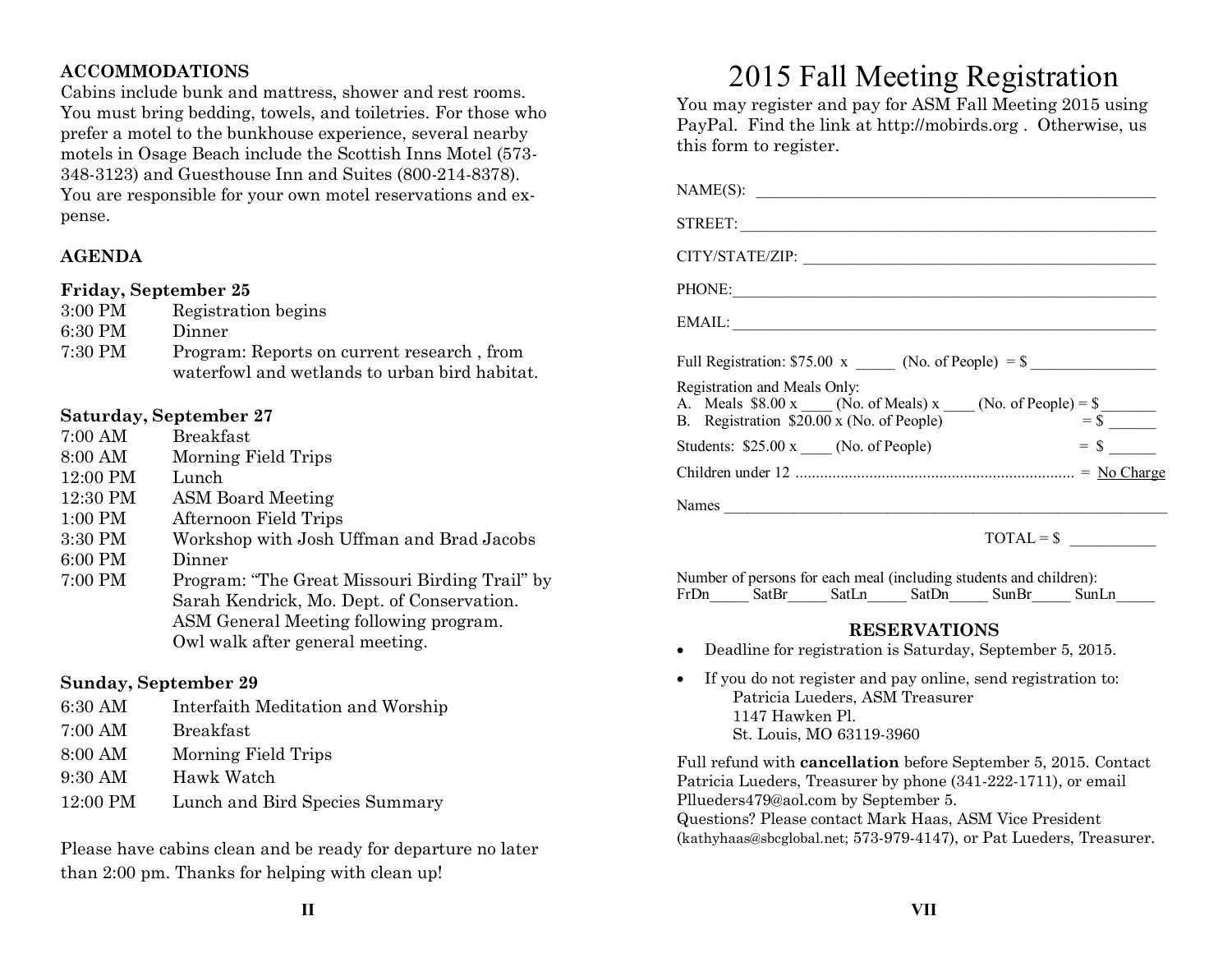# **Additional information about the Saturday Evening Presenter**

Sarah Kendrick is Wildlife Programs Supervisor with the Missouri Department of Conservation. She is a native Missourian with a strong passion for ornithology that she discovered later in life. Sarah earned a Bachelor's degree in English from the University of Missouri and later returned to MU for a Master's degree in Fisheries and Wildlife Sciences on winter bird densities and Eastern wood-pewee breeding demography in the Missouri Ozarks. She has held field jobs nest-searching for Acadian flycatchers in central Missouri and golden-cheeked warblers in Texas, and has worked for MU conducting statistical analysis of bird data across the Central Hardwoods Bird Conservation Region and for the Missouri Ozark Forest Ecosystem Project. In her current position with the Department, Sarah works to find new ways to educate the public on habitat management, wildlife diversity, and why these topics are so important to life in our state.

## **WEEKEND ACTIVITIES**

## **FRIDAY**

3:00 PM Registration begins at Camp Clover Point. If you arrive in the park before 3 pm, you may wish to do some scouting. Please do not arrive at the camp prior to 3 pm.

## **FRIDAY EVENING**

Our speakers are graduate students from the University of Missouri--Columbia. Brian Hidden is studying waterfowl and wetland habitat. Eric Fishel will discuss breeding bird associations with residential land management. Drew Fowler is evaluating the effects of harvest on Snow Geese. Sean O'Daniels will investigate ultraviolet sensitivity in woodpeckers.